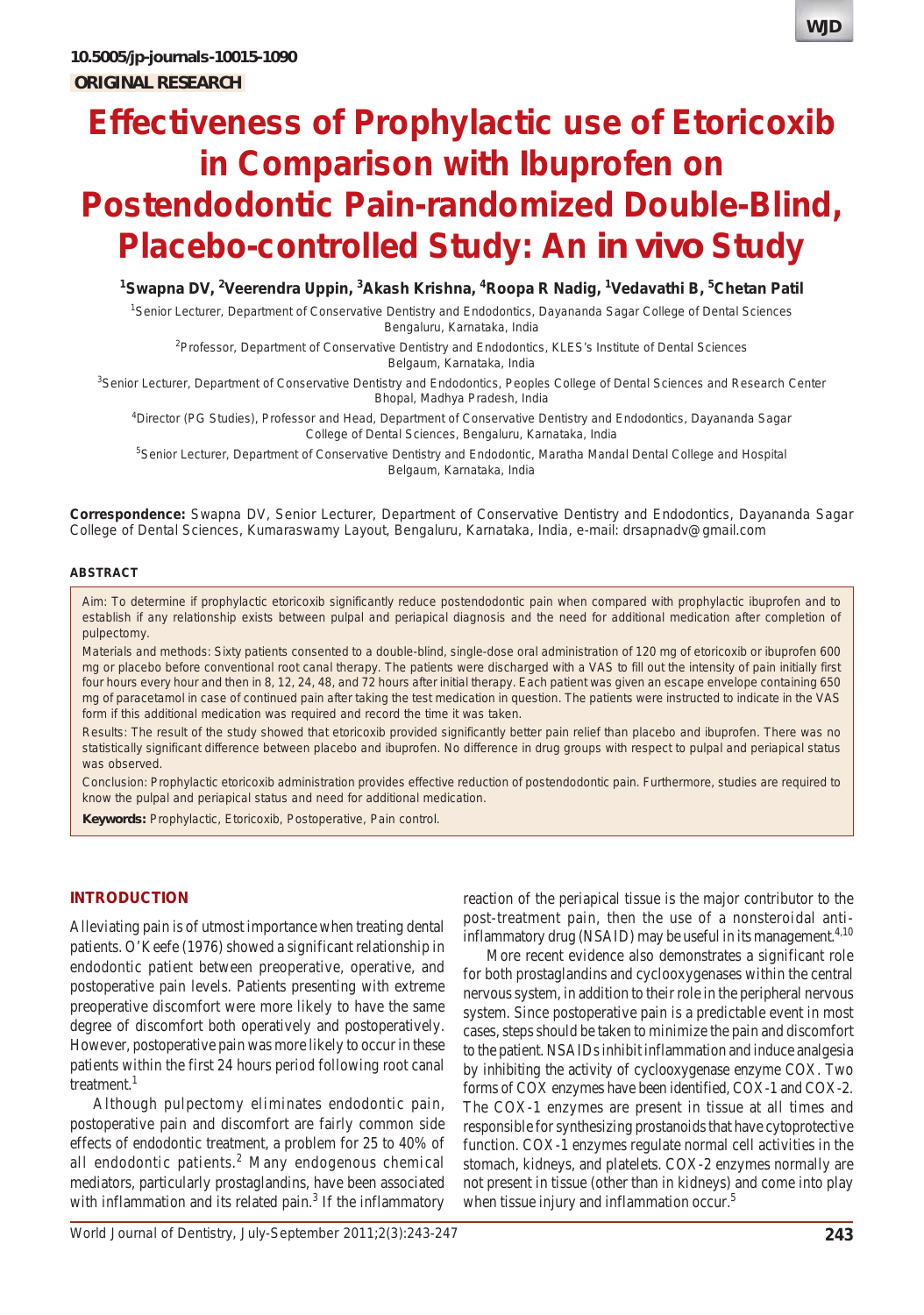One such drug commonly used in managing pain in a patient with endodontic origin is ibuprofen.<sup>6-8</sup> Studies using postextraction model have shown preoperative administration of ibuprofen inhibits postoperative pain more effectively than a placebo. Ibuprofen and some of the other NSAIDs have known to inhibit both COX enzymes. The prolonged use of these drugs will cause gastrointestinal tract damage causing gastric erosions, ulcers and bleeding. $5,11$ 

Drugs which specifically inhibit COX-2 enzymes may provide analgesia, anti-inflammatory and antipyretic activities with long duration of action while avoiding deleterious side effects associated with nonselective COX-1 and COX-2 inhibitors. Newer COX-2 inhibitors have been studied very little for preoperative use. Etoricoxib is a COX-2-specific NSAID having a long duration of action of 24 hrs. It is known to be potent and highly selective COX-2 inhibitor.<sup>5,9</sup>

An important possible advancement in the improvement of postoperative pain was provided by the finding that the central sensitization of intrinsic dorsal neurons seen in animal pain models could be minimized if medications were given before the injury occurs. The reduction of alterations in these neurons that is seen when medications are given before the injury occurs led to the concept of prophylactic analgesia.<sup>10</sup> Even though preemptive analgesia has been demonstrated repeatedly in animal models of pain, the clinical evidence that supports the concept of prophylactic analgesia in human pain studies has been more variable.<sup>5,10</sup>

Hence, the purpose of this study was to determine if prophylactic etoricoxib significantly reduces postendodontic pain when compared with prophylactic ibuprofen administration and also to establish if any relationship exists between pulpal and periapical diagnosis and the need for additional medication after completion of pulpectomy.

## **MATERIALS AND METHODS**

This was a single-dose, double-blind study with three randomized parallel treatment groups. Patients who presented to the dental college postgraduate endodontic clinic were evaluated for this study. A diagnosis was determined on the basis of history, clinical and radiological features.

#### **Inclusion Criteria**

- 1. Patient reports spontaneous pain of at least 30 (0-100) in visual analog scale before root canal therapy.
- 2. Literate patients.

## **Exclusion Criteria**

- 1. Younger than 18 years or older than 50 years.
- 2. Analgesic not taken within the last 4 hours prior to the procedure.
- 3. History of allergy to NSAIDs or local anesthesia.
- 4. Pregnant or nursing patients.
- 5. Patients previously medicated with antibiotics or are on antibiotics.
- 6. History of opioid addiction or abuse.
- 7. Patients undergoing any type of medical treatment.
- 8. History of systemic disease.

## *Preparation of Capsules*

Identical gelatin capsules of ibuprofen, lactose and etoricoxib were prepared, stored in separate airtight bottles and named randomly as A, B and C.

If a patient met the above criteria, he/she was informed about the nature of study and invited to participate. Sixty patients signed a consent form outlining the procedure and its possible risk. Patients consented to a double-blind, single-dose oral administration of 120 mg of etoricoxib or 600 mg of ibuprofen or a placebo before conventional root canal therapy. Before administration of any medication, the patients were asked to evaluate their pretreatment pain to determine if any relationship would be found to exist between pretreatment and post-treatment pain. Intensity was measured using a 100 mm visual analog scale. The scale was from 0 to 100, with 0 being "none" and 100 being "pain so severe that cannot be beared".

The root canal treatment was performed in two appointments. The first appointment consisted of cleaning and shaping of the canal using standard aseptic technique. After local anesthesia was achieved under rubber dam access, cavity was prepared and pulp extirpation was done. Cleaning and shaping was conducted utilizing a crown down technique, RC prep was used as a lubricant and 3% sodium hypochloride and saline as irrigants. After access, occlusion was evaluated and reduced if necessary. Then the working length was determined with Root ZX apex locator and was confirmed with intraoral periapical radiographs. The canals were enlarged depending on the size of the canal using protaper endodontic files. After complete cleaning and shaping, the canals were dried and access cavity was closed with a sterile cotton pellet and Cavit G as an intermediate restorative material.

The patients were discharged with a VAS to fill out the intensity of pain initially, thereafter for every hour for the next four hours, and then in 8, 12, 24, 48 and 72 hours after initial therapy. Each patient was given an escape envelope containing 650 mg of paracetamol in case of continued pain after taking the test medication in question. The patients were instructed to indicate in the VAS form if this additional medication was required and record the time it was taken.

## **RESULTS**

In the present study, a total of 60 patients were included. The subjects were divided into three groups: Group A—ibuprofen, group B—placebo and group C—etoricoxib in a randomized manner. Although the patients were randomly assigned into groups, a similarity between groups, in patient demographics, pulpal and periapical diagnosis as well as teeth treated was found (Tables 1 and 2).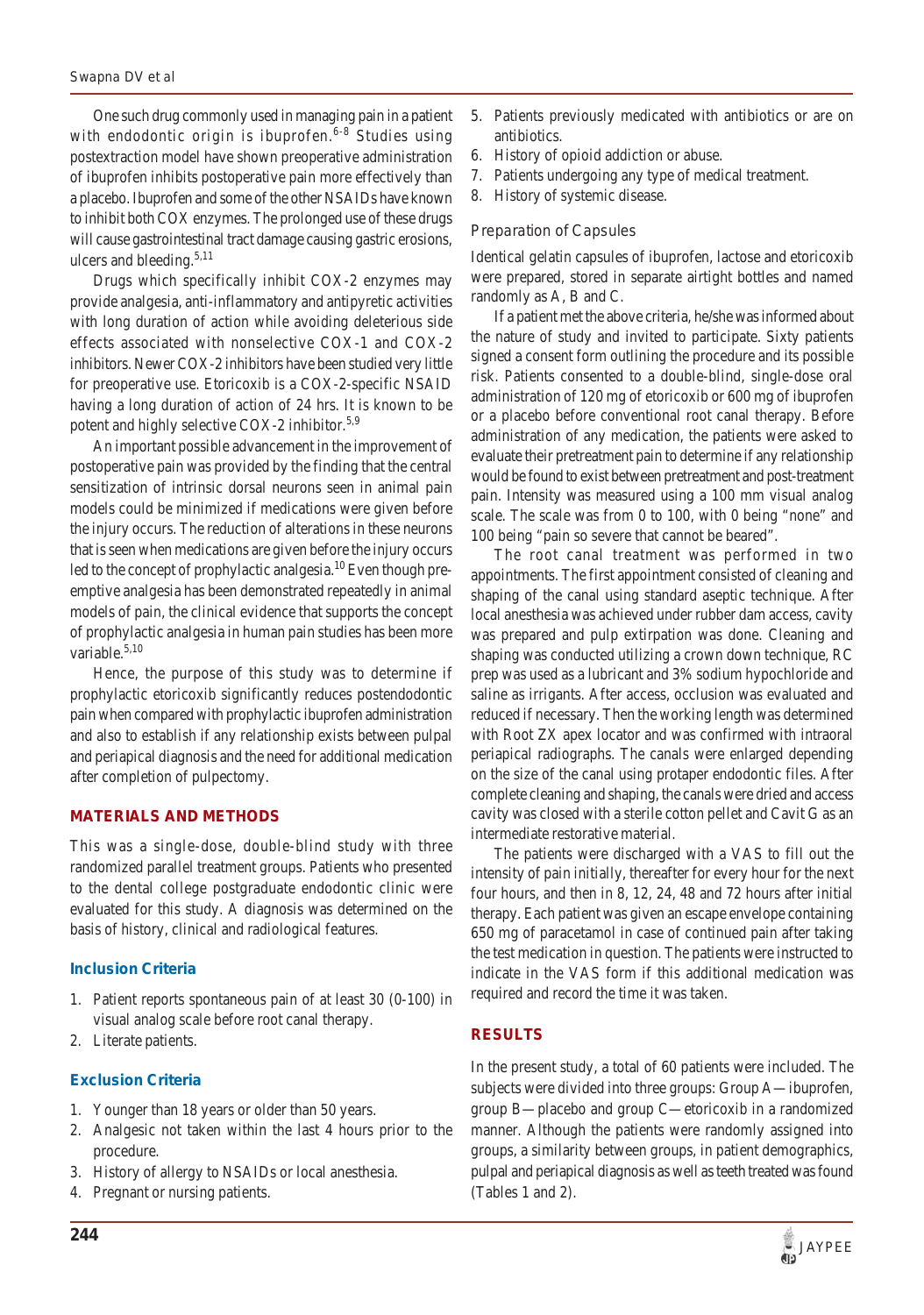*Effectiveness of Prophylactic use of Etoricoxib in Comparison with Ibuprofen on Postendodontic Pain-randomized*

| <b>Table 1:</b> Distribution of pulpal diagnosis among the three treatment groups |                           |               |                                  |                             |                 |  |  |  |  |
|-----------------------------------------------------------------------------------|---------------------------|---------------|----------------------------------|-----------------------------|-----------------|--|--|--|--|
| <b>Groups</b>                                                                     | <b>Number of patients</b> | <b>Normal</b> | Chronic irreversible<br>pulpitis | Acute irreversible pulpitis | <b>Necrosis</b> |  |  |  |  |
| A. Ibuprofen<br>B. Placebo<br>C. Etoricoxib                                       | 20<br>20<br>20            |               | 5<br>5                           | 14                          | 6<br>4<br>8     |  |  |  |  |
| $\gamma^2 = 5.433$                                                                | $DF = 4$                  | $p = 2.46$    |                                  |                             |                 |  |  |  |  |

| <b>Table 2:</b> Distribution of periradicular diagnosis among the 3 treatment groups |                       |               |                               |                                 |                         |  |
|--------------------------------------------------------------------------------------|-----------------------|---------------|-------------------------------|---------------------------------|-------------------------|--|
| Groups                                                                               | Number of<br>patients | <b>Normal</b> | Acute apical<br>periodontitis | Chronic apical<br>periodontitis | Acute apical<br>abscess |  |
| A. Ibuprofen<br>B. Placebo                                                           | 20<br>20              |               | 13<br>17                      |                                 | 5<br>2                  |  |
| C. Etoricoxib                                                                        | 20                    |               | 10                            |                                 | 8                       |  |
| $\chi^2$ = 4.313                                                                     |                       | $DF = 2$      |                               | $p = 0.116$                     |                         |  |

## **GROUP A**

#### **Friedman Test**

 $Chi-square = 92.208$  $df = 9$ 

 $p = 0.000$ 

Pain reduction from base to end point was statistically significant in ibuprofen group.

#### **Wilcoxon Signed Rank Test**

At all point of time it was statistically significant except at 1 to 2 hrs, 1 to 4 hrs, 1 to 8 hrs, 2 to 3 hrs, 2 to 4 hrs, 2 to 8 hrs, 3 to 4 hrs, 3 to 8 hrs, 3 to 8-12 hrs, 3 to 24 hrs, 4 to 8 hrs, 4 to 12 hrs, 4 to 24 hrs, 12 to 24 hrs, 12 to 48 hrs and 24 to 48 hrs.

## **GROUP B**

#### **Friedman Test**

Chi-square =  $112.079$ ; df = 9; p = 0.000 Pain reduction from base to end point was statistically significant in placebo group.

#### **Wilcoxon Signed Rank Test**

At all point of time it was statistically significant except at 1 to 2 hrs, 1 to 3 hrs, 2 to 3 hrs, 4 to 8 hrs, 4 to 12 hrs, 8 to 12 hrs, 12 to 24 hrs, 12 to 48 hrs, 12 to 72 hrs and 24 to 48 hrs.

## **GROUP C**

## **Friedman Test**

Chi-square =  $83.810$ ; df = 9; p =  $0.000$ Pain reduction from base to end point was statistically significant in etoricoxib group.

## **Wilcoxon Signed Rank Test**

At all point of time it was statistically significant except at 1 to 2 hrs, 1 to 3 hrs, 1 to 4 hrs, 1 to 8 hrs, 1 to 12 hrs, 1 to 24 hrs,

1 to 48 hrs, 2 to 3 hrs, 2 to 4 hrs, 2 to 8 hrs, 2 to 12 hrs, 2 to 24 hrs, 2 to 48 hrs, 3 to 4 hrs, 3 to 8 hrs, 3 to 12 hrs, 3 to 24 hrs, 3 to 48 hrs, 3 to 72 hrs, 4 to 8 hrs, 4 to 12 hrs, 4 to 24 hrs, 8 to 12 hrs, 8 to 24 hrs, 8 to 48 hrs, 12 to 24 hrs, 12 to 48 hrs, 12 to 72 hrs, 24 to 48 hrs, 24 to 72 hrs, 48 to 72 hrs.

All the drugs are equally effective in reducing the pain from base line to end point. Differences between drugs were tested at each time point by means of the Kruskal-Wallis one-way ANOVA, and the Mann-Whitney test was used to show where any significant difference was present.

#### *Comparison of Drugs*

Until the first 4 hour, etoricoxib provided significantly better pain relief than placebo or ibuprofen. There was no statistically significant difference between placebo and ibuprofen. After the 4th hour, etoricoxib was more effective in reducing pain than placebo or ibuprofen but was not significantly different.

Median pain VAS scores were plotted in relation to time after administration of drugs (Fig. 1).



**Fig. 1:** Median VAS score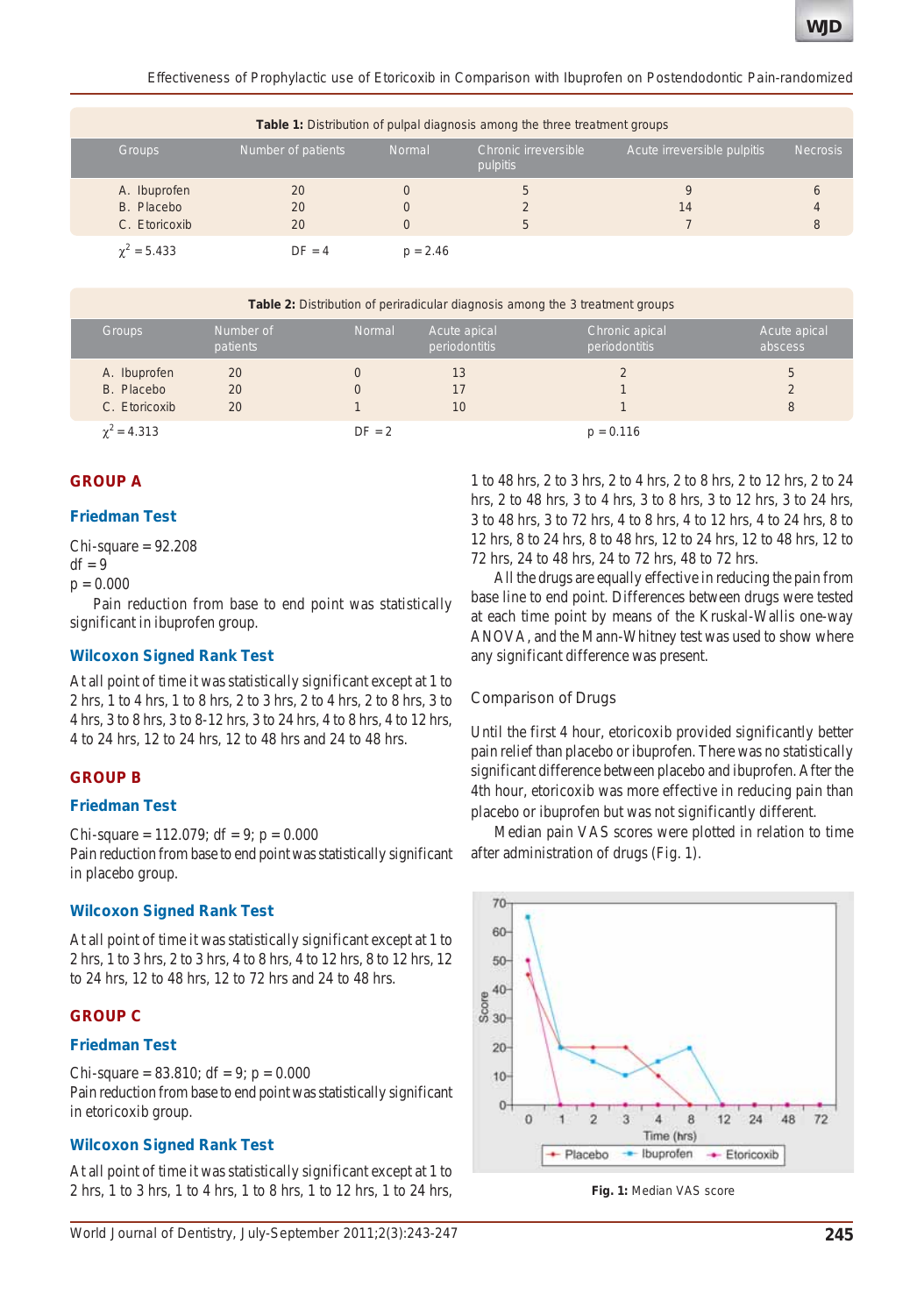| Table 3: Diagnosis and additional medication required |    |                              |    |                         |    |                         |  |  |  |
|-------------------------------------------------------|----|------------------------------|----|-------------------------|----|-------------------------|--|--|--|
| Chronic irreversible pulpitis<br>Diagnosis            |    | Acute irreversible pulpitis  |    | <b>Necrosis</b>         |    |                         |  |  |  |
| Pulpal                                                | 12 | Tablets taken 3 (25%)        | 30 | Tablets taken 7 (23.3%) | 18 | Tablets taken 5 (27.7%) |  |  |  |
| Acute apical periodontitis                            |    | Chronic apical periodontitis |    | Acute abscess           |    |                         |  |  |  |
| Periapical                                            | 40 | Tablets taken 11 (20%)       | 4  | Tablets taken 1 (20%)   | 15 | Tablets taken 3 (20%)   |  |  |  |

Forty-two reported with pulpitis and 10 required additional medications. Eighteen reported pulpal necrosis and five required additional medications. One patient presented normal periapex and none required additional medication for postendodontic pain. Forty-four patients presented apical periodontitis and 15 needed additional medication. Fifteen presented acute apical abscess and three required additional medication.

There was no statistical significant difference with respect to pulpal and periapical status and need for additional medications (Table 3).

### **DISCUSSION**

Reduction in postendodontic pain after prophylactic administration of NSAIDs has been proved both in oral surgery models<sup>6</sup> and endodontic models.<sup>1,7</sup> Prophylactic administration of NSAIDs before conventional root canal therapy can block the COX pathway and might block the pain sensation before it begins. COX catalyzes the conversion of arachidonic acid to prostaglandins. Prostaglandins represent one of the key chemicals involved in the sensitization of peripheral nociceptors, thereby contributing both to the development of primary hyperalgesia and subsequently to secondary hyperalgesia.<sup>5</sup>

Ibuprofen blocks both COX-1 and COX-2 enzymes, it is a safe, cost-effective with analgesic and anti-inflammatory action. In this study, ibuprofen showed lower pain rating at 1, 2, and 3 hours postoperatively when compared with the placebo but was not statistically significant. This may be for two reasons. First, preoperative ibuprofen was administered half an hour before the start of endodontic therapy and the endodontic therapy went for an average of 100 mins. Pain analysis was started 1 hr after therapy, which was nearly 3 hrs after the administration of the drug. The metabolic half-life of ibuprofen is approximately 2 hours, hence the effective action of the drug is between 4 to 6 hours postadministration.<sup>11</sup>

Second, the action of 2% lidocaine with epinephrine 1:1, 00,000 in the soft tissue is 3 to 4 hrs (Malamide 1986). This may be the reason why placebo group and ibuprofen group had the same pain intensity 3 hrs postoperatively. Similar to this study, Dionne in 1983 compared 800 mg ibuprofen preoperatively and 400 mg of ibuprofen 4 and 8 hrs postoperatively *vs* control group who received either preoperative placebo or postoperative 600 mg of paracetamol with 60 mg codeine or preoperative paracetamol. The ibuprofen group had significantly less pain than either of the control groups. In this study of 107 patients, he concluded that pretreatment with ibuprofen resulted in suppression of postoperative pain when compared with standard therapy without an increase in side effects.<sup>6</sup>

At 4, 8, 12, 24, and 48 hrs, pain rating for ibuprofen was more than placebo group. This could be attributed to the significantly more baseline pain for ibuprofen group than placebo group. This increase in baseline pain for ibuprofen was purely by chance because subjects were administered study drugs in a randomized fashion.

Etoricoxib has been proven to be a highly specific COX-2 inhibitor and COX-2 agents have the advantage of attaining and maintaining therapeutic blood levels rapidly with one or two doses daily. It seems more prudent to administer a drug that will selectively block inflammatory prostanoids that produce pain and inflammation while not interrupting production of cytoprotective prostanoids.<sup>5,15</sup> This study found that prophylactic administration of 120 mg of etoricoxib before root canal therapy was significantly effective than placebo or ibuprofen in reducing postendodontic pain at 1, 2 and 3 hrs postoperatively. At 4, 8, 12 and 24 hrs, the pain reduction was more than placebo or ibuprofen group but was not statistically significant. The result of this study is similar to the study conducted by Gopikrishna in 2003. In his study, the author compared the prophylactic use of Rofecoxib (COX-2 inhibitor) in comparison with ibuprofen on postendodontic pain. He concluded that prophylactic Rofecoxib administration provided effective reduction of postendodontic pain compared with ibuprofen.<sup>7</sup> Similarly, Malstrom K et al studied the analgesic effect of single oral doses of 60, 120, 180, and 240 mg of etoricoxib compared with placebo in the treatment of pain after dental surgery. Ibuprofen was used as an active control. They concluded that 120 mg of etoricoxib was effective in reducing pain in patients with moderate to severe acute pain associated with dental surgery.<sup>12</sup>

After 48 hrs, all the groups showed pain reduction. The significant pain relief at 48 hrs in all groups may be because of pulpectomy alone, whether they received an analgesic or not.<sup>13</sup>

In addition, the technique used to instrument the root canal may be a factor contributing to this result. All cases were done with crown down technique using rotary protaper files. This technique produced less extrusion of necrotic debris during instrumentation and with less extrusion of debris there is less periapical inflammation and hence decrease postoperative pain.14 This could explain the similarities in pain intensity and relief in all groups. These results strongly suggest that definitive treatment (pulpectomy) allowed for an adequate reduction in pain intensity by 48 hrs after therapy.<sup>13</sup>